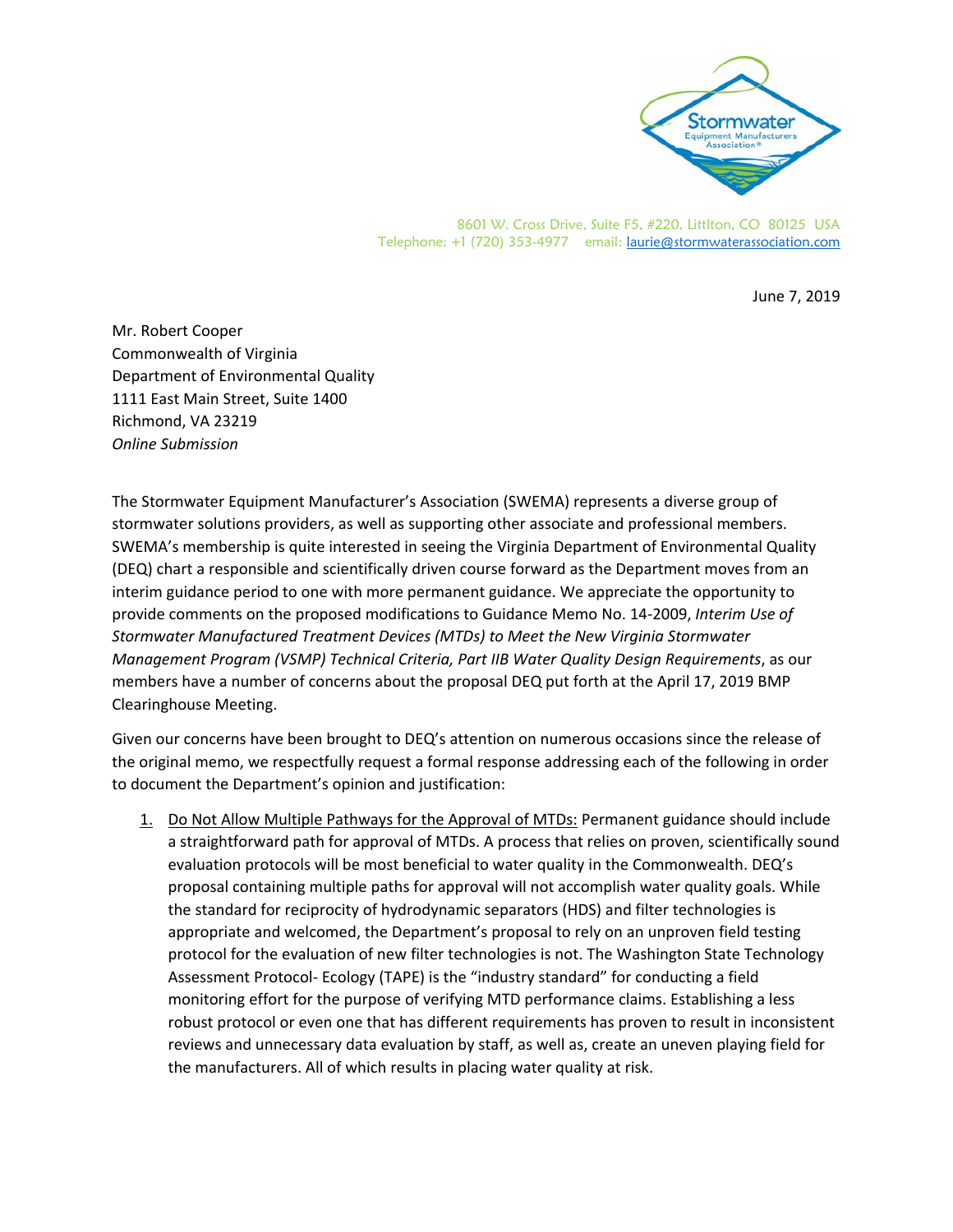

8601 W. Cross Drive, Suite F5, #220, Littlton, CO 80125 USA Telephone: +1 (720) 353-4977 email: laurie@stormwaterassociation.com

It is SWEMA's recommendation that DEQ continue to establish a VA specific process based on the TAPE program. This includes reciprocity for MTDs that currently have a General Use Level Designation (GULD) for phosphorus removal and future GULD approved MTDs that have been tested outside of the Pacific Northwest, like the TAPE approved site at the University of New Hampshire (UNH), or other sites in VA.

- 2. Increase Percent Total Phosphorus (TP) Removal: Virginia DEQ currently restricts the maximum amount of TP credit awarded to MTDs to 50% regardless of the level of performance achieved during testing or how much supporting data is available. This unjustly penalizes MTDs against land based practices, discourages innovation that is the driver for more effective treatment options, and artificially restricts the options available to comply with Virginia stormwater quality requirements. SWEMA feels that DEQ must remove this scientifically baseless barrier which artificially inhibits the water quality benefits associated with MTDs. Instead, DEQ should credit those technologies that have completed long term field testing in compliance with TAPE with greater than 50% TP removal.
- 3. Establish a Transition Period: The proposal does not contain a transition period from the interim guidance to the proposed guidance. Given that DEQ has operated under the interim guidance document for nearly five (5) years, SWEMA feels it appropriate that DEQ establish a timetable for manufacturers to meet the new guidance. We recommend a two (2) - year transition period to ensure that all manufacturers transition at the same time, while allowing a manufacturer with a MTD having a less robustly tested filter technology time to achieve GULD and create consistency in the types of applications DEQ will receive. It's critical to the future usefulness of the program that DEQ transition from the current inadequate interim guidance to a robust and fair program that is consistent with the criteria of the TAPE program.
- 4. Do not implement TP Load Reduction for HDS systems from 20% to 10%: While we recognize that DEQ believes this decision to be appropriate, reducing the effective pollutant removal effectiveness of HDS systems penalizes those manufacturers that have field data demonstrating TP removal above 10%. Arbitrarily limiting these solutions also penalizes a number of localities partially dependent on the pollutant reduction benefits of HDS practices to meet their own pollutant reduction goals. This issue is best addressed collectively with removing the TP cap, so localities can implement the most effective treatment strategies as soon as possible.
- 5. Publish Hydraulic Loading Rates: While DEQ has made strides to improve upon MTD sizing guidance found on the BMP Clearinghouse website during this interim period, all MTD approvals moving forward should contain clear and specific information identifying a maximum design hydraulic loading rate. As plan review professionals seek to have the BMP Clearinghouse act as a